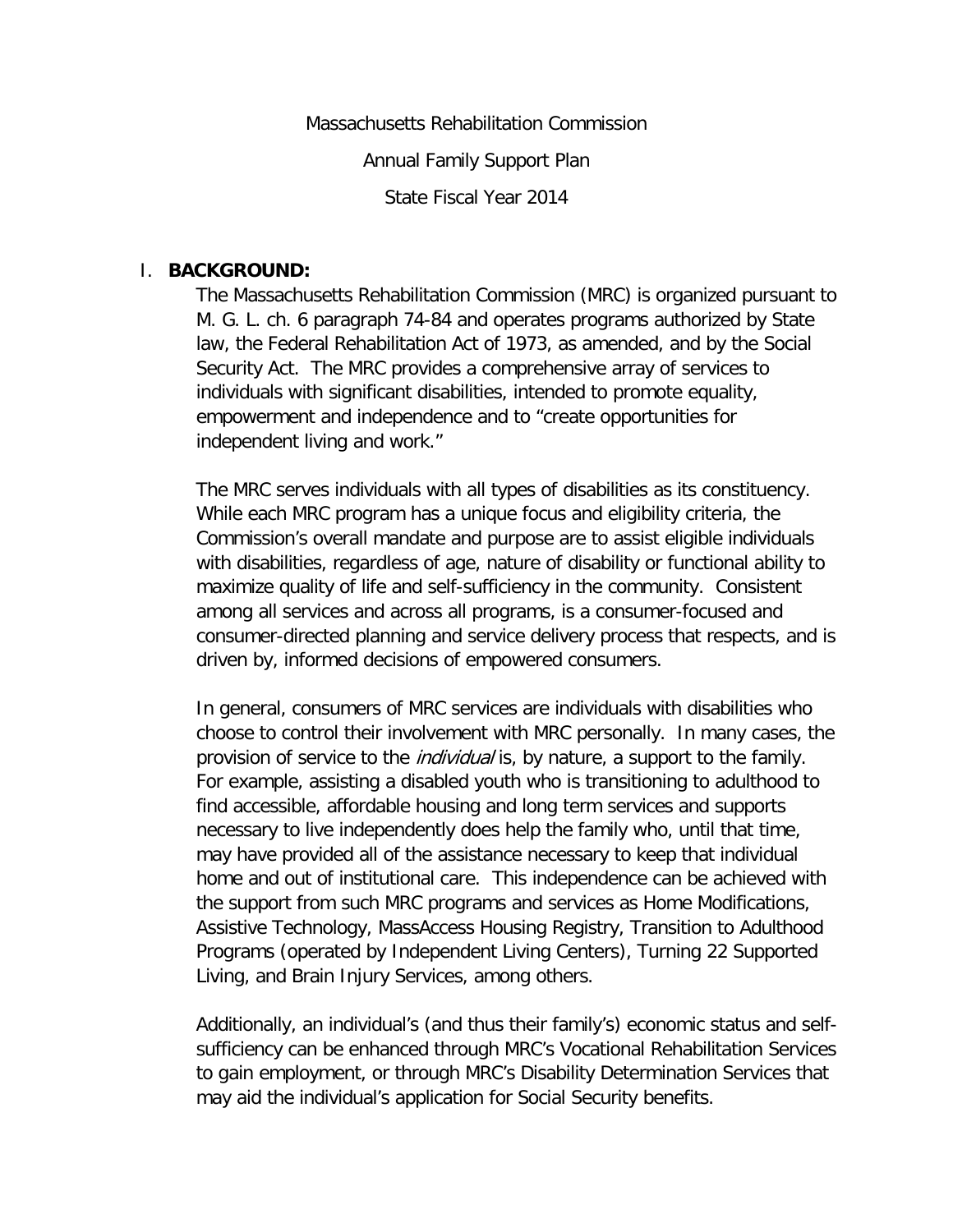Although MRC is primarily an adult service system, there are a number of programs that are also available to, or of direct benefit to, children and youth with disabilities. Specifically, the Turning 22 Supported Living Program, Transition to Adulthood Programs, Family Assistance Services of the Statewide Head Injury Program, the Home Modification Loan Program, MassHousing Registry, and the services under the Assistive Technology Programs including the AT Loan Program, the MassMatch School Swap, and the newest program, Requipment are frequently utilized by families with children or young adults with disabilities.

Additionally, as the state agency designated to implement the Money Follows the Person Community Supports Waiver, MRC is assisting eligible young adults graduating from the Mass. Hospital School who are able to transition into community settings with a range of waiver services.

### **II. FAMILY EMPOWERMENT AND SUBSTANTIAL CONSULTATION:**

Consumer involvement has long been an integral aspect of all MRC programs and services and is integrated into service delivery and day to day operations of the agency. This begins with involvement of the consumer and, when appropriate, his or her legal guardian, in all aspects of development and implementation of his/her individual service plan, individual transition plan, or individual plan for employment.

Furthermore, consumer input is solicited through a variety of means, for the purposes of informing agency decision-making, program evaluation, planning and development. Avenues for consumer involvement include: focus groups, formal and informal advisory committees, surveys and needs assessments and utilization of Individual Consumer Consultants who are engaged to share their expertise and experience and consult on specific projects.

In FY'14, specific avenues for obtaining substantial consultation have included:

- Continuation of District Consumer Advocacy Councils (DCACs)
- Regular meetings of program-specific and topic-specific advisory committees, including: State Rehabilitation Council; Statewide Independent Living Council; Assistive Technology Advisory Council; the Home Care Assistance Program Advisory Committee; and subcommittees of the State Rehabilitation Council that include Artists Beyond Challenges and Learning Disabilities and Attention Deficit Disorder Task Force
- On-going communication with disability awareness and advocacy organizations including the Massachusetts Brain Injury Association, the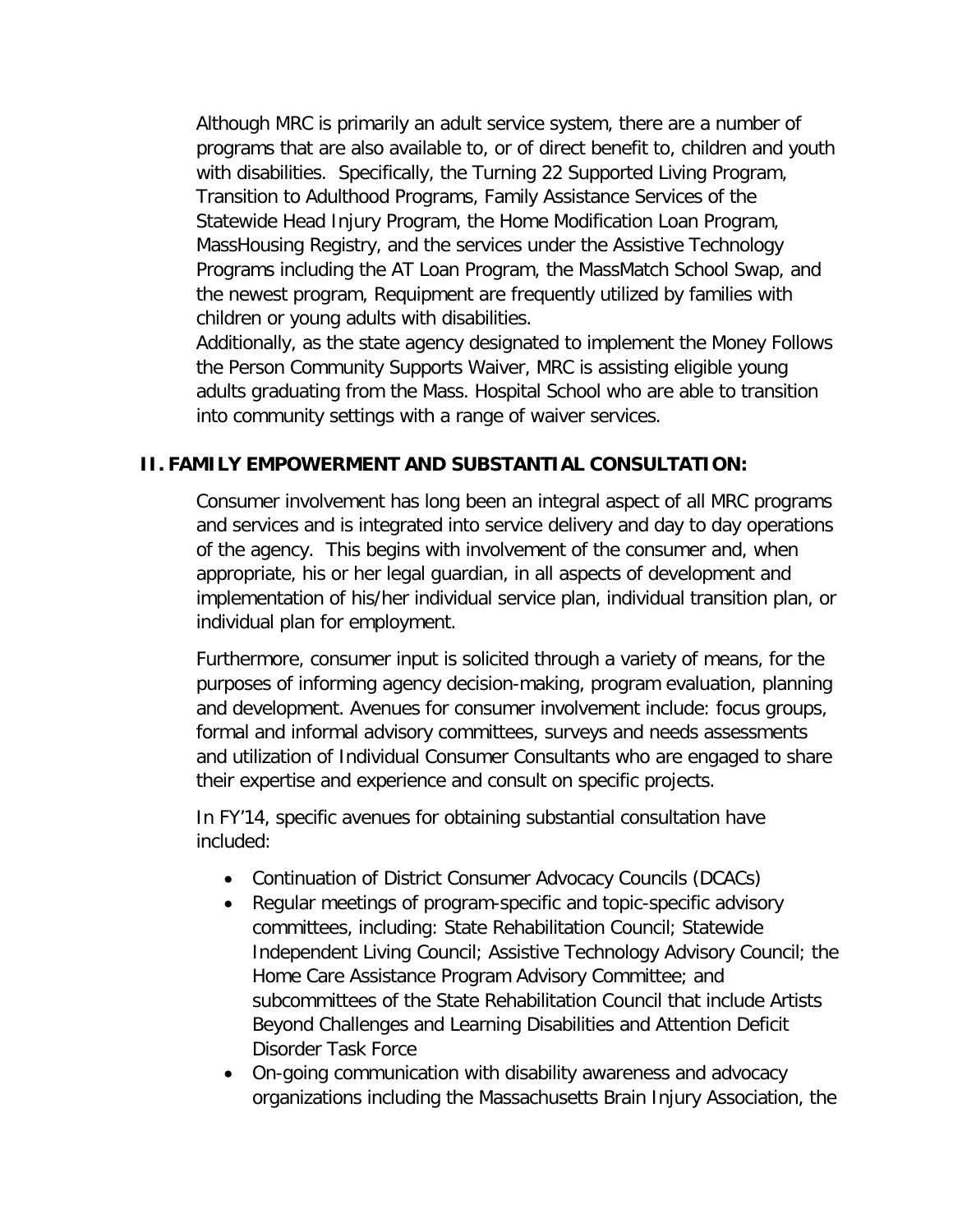Federation for Children with Special Needs, the Spinal Cord Injury Association, the Multiple Sclerosis Society, United Cerebral Palsy, and the Aspergers Association of New England to obtain regular feedback regarding the needs of their constituents and the effectiveness of MRC's programs and services in addressing those needs.

- MRC contracts with 11 consumer-directed Independent Living Centers that provide peer support, skills training in self-advocacy and skills necessary for independent living, and systems advocacy on a broad range of issues that impact the lives of individuals with disabilities. MRC maintains a system of regular communication with these centers regarding issues of concern to the community, types of services delivered, and types of supports most needed
- Participation and collaboration with other state agencies on MassHealth's MFP Stakeholders group. Representatives of the MRC Waiver Unit, which implements the MFP Community Living Waiver for MassHealth, actively participate in the stakeholder meetings, consulting with MassHealth in setting the agenda, presenting information, encouraging membership among consumers, their family members and providers and utilizing stakeholder feedback in program development
- Involvement of Individual Consumer Consultants in RFR development and review of responses, interview committees, and program-specific projects throughout the agency
- Consumer satisfaction surveys
- Consumer Needs Assessment survey
- Participation at all meetings of the Statewide Independent Living Council and support and consultation to its subcommittees
- An annual Consumer Conference, now regularly co-sponsored by the Massachusetts Commission for the Blind (MCB), the Massachusetts Commission for the Deaf and Hard of Hearing (MCDHH) and the Statewide Independent Living Council (SILC). The conference is planned by a committee of consumers and staff of the 4 sponsoring organizations
- The Consumer Conference incorporates workshops, information tables and opportunities to provide input into the operations of MRC through focus groups run by the department of Research, Development and Program Planning. Additionally in FY'14, the conference incorporated an Assistive Technology Resource Room in which consumers could learn about available assistive technology and funding sources as well as have the opportunity to test various devices and receive consultation from AT experts.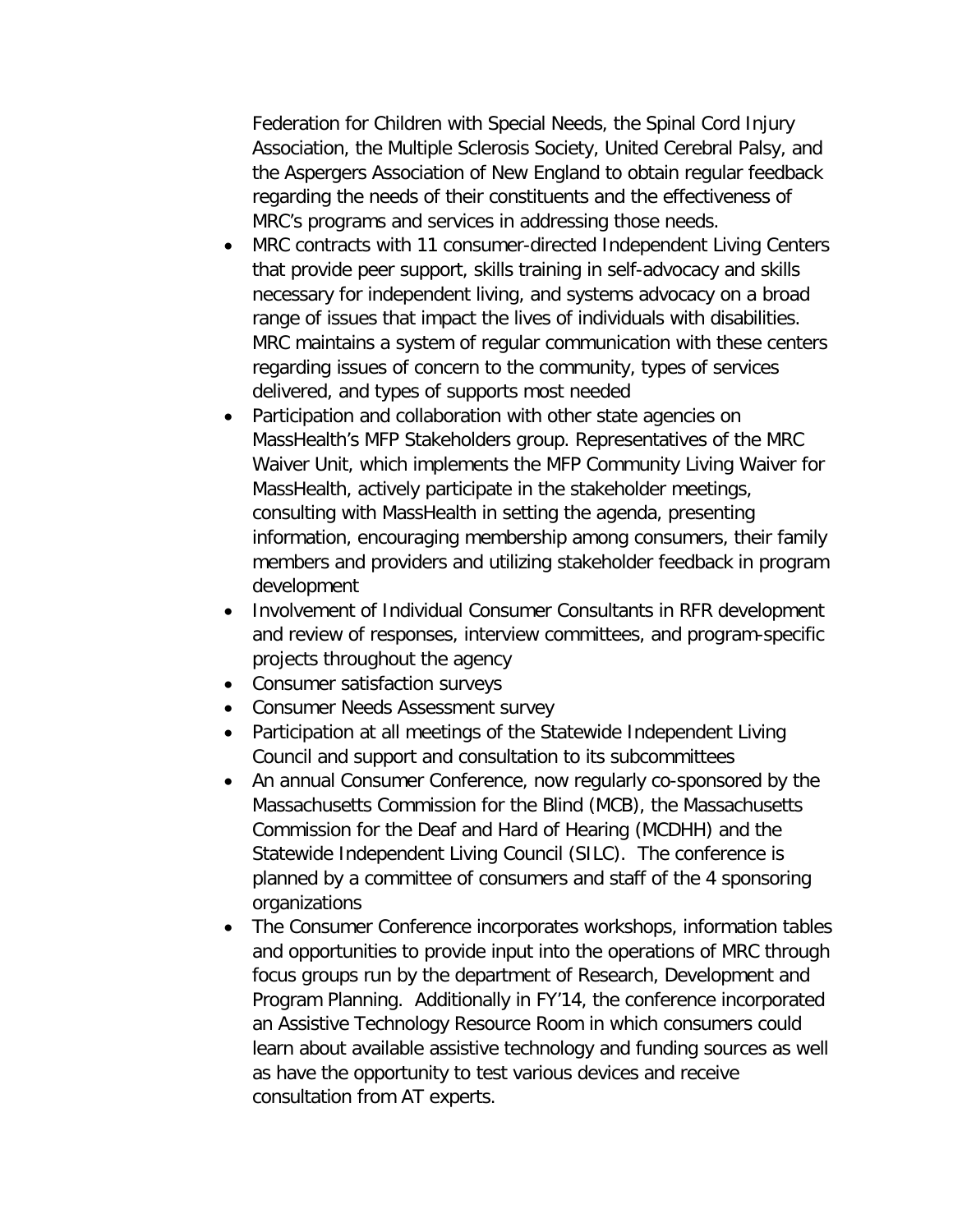# **III. FAMILY LEADERSHIP:**

MRC is committed to enhancing the skills, confidence and self-advocacy of individuals with disabilities and their families, as illustrated by FY 14 activities and accomplishments:

- The publication of "The Family Guide to Transition Services in Massachusetts", a product of the Transition Works Grant, and completed in collaboration with the Department of Elementary and Secondary Education (DESE) and The Federation for Children with Special Needs (FCSN). This publication is now posted on the FCSN website and is available in both English and Spanish. MRC sent copies of this guide to all MRC offices and departments and to all Local Education Authority High School Special Education Directors in Massachusetts. Additionally The Federation for Children with Special Needs distributed copies at their annual conference attended by several hundred family members. The guide has been well received, as illustrated by comments of one HS Special Education Director: "I had received a copy of this guide at a recent transition planning meeting, and thought your agencies did a superb job putting this guide together. I think it is wonderful that you also have online versions in English and Spanish, and will be sure to provide this information to all of my parents as well!"
- MRC provided assistance to FCSN as it sought to obtain funding to continue the "Planning a Life" workshops that educate families on the need for a robust school to work/adult life transition planning process
- The Brain Injury and Statewide Specialized Community Services Department (BISSCS)continued to provide Technical Assistance to schools, to address a specific student's needs, and general information and assistance to general and special educators on how to effectively work with students with brain injuries
- BISSCS also provided Family Assistance and Consultation to support families in managing behavioral or other challenges related to the family member with a brain injury, thereby enhancing the family's ability to successfully support their family member.
- BISSCS's Homeless Project continued to provide supports to families in need of housing and stabilization services
- Through a contract with the Brain Injury Association of Massachusetts, support groups and training sessions were held to enable families to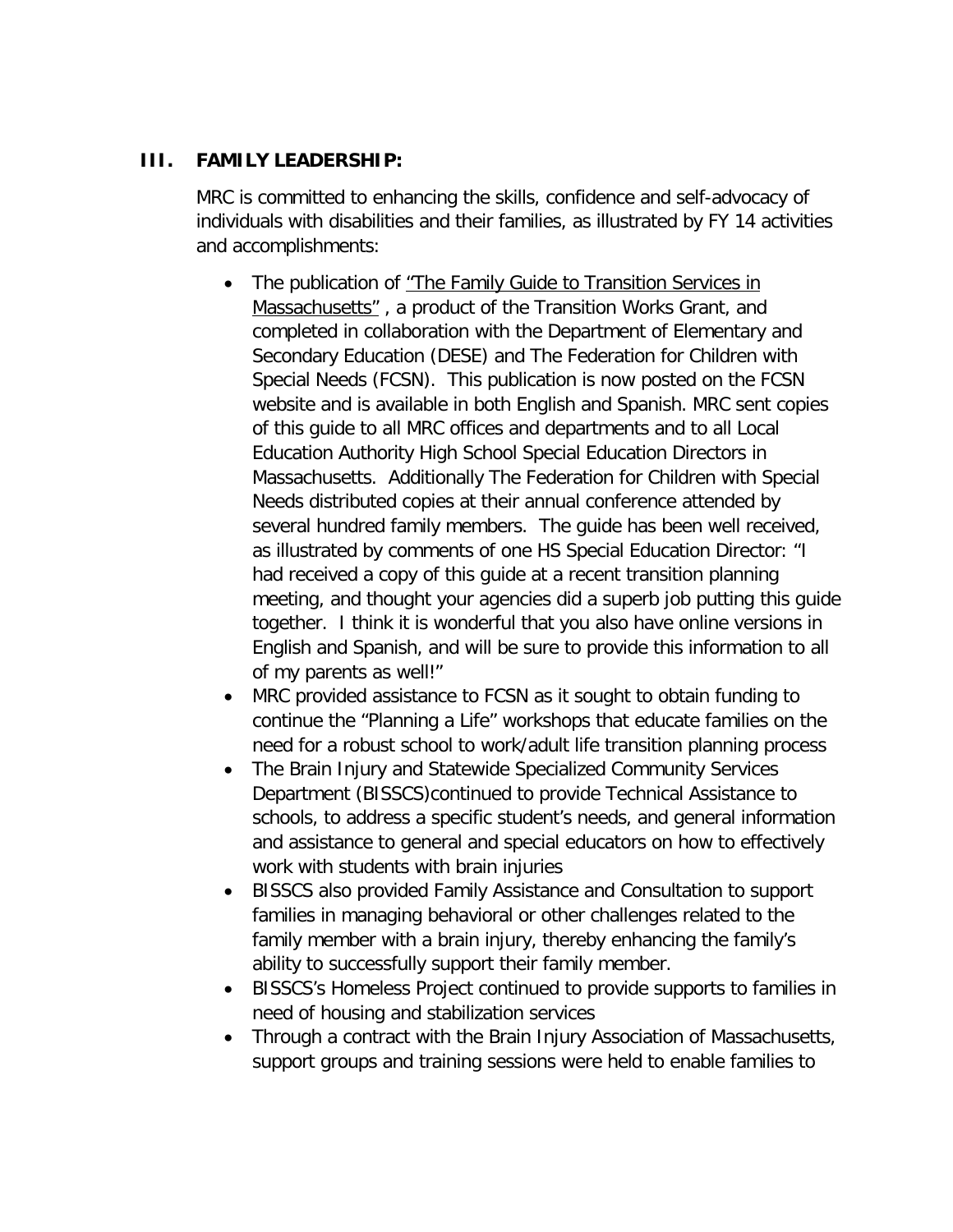provide the right kinds of support to enable their members with brain injuries to live successfully in the community

- As MRC emphasizes empowering the individual with the disability, the agency continued to build opportunities for youth development through mentoring, skills training, peer supports and youth leadership training:
	- o MRC worked with Partnership for Youth with Disabilities (PYD) to build the Statewide Mentorship Program. PYD continued to increase the number of mentor-mentee matches, now at almost 70. Additionally, PYD has expanded to the Springfield area, with over 30 youth participating in a peer-led "Making Healthy Connections" network
	- o MRC supported Easter Seals once again in its popular Youth Leadership Forum. Easter Seals, in addition to collaborating with MRC, works with the Boston Center for Independent Living, the Institute for Human Centered Design, the Institute for Community Inclusion, Partners for Youth with Disabilities and the Center for Human Development, to conduct this 3 day forum that connects youth with disabilities to peer mentors and role models to promote job readiness, civic engagement and policy advocacy
	- o MRC now supports a year-round Youth Leadership Network, in conjunction with Easter Seals, and has supported the expansion to four locations statewide
	- o In collaboration with the Northeast ARC, MRC conducted a series of training sessions for Independent Living Centers and other Community Living providers on understanding and meeting the needs of individuals on the Autism Spectrum, with the goal of enabling these providers to more effectively work with consumers on the Autism Spectrum in building independent living, and self-advocacy goals.
- Of note in FY'14, as MRC began the implementation of the MFP Community Living Waiver, Waiver Case Managers have and will continue to work extensively with families of waiver participants leaving skilled nursing facilities to live in community settings. Community settings have included individual apartments and return to the family home. Family members of waiver participants have received support, guidance, education and assistance in coordination of services, particularly in cases where the participant was transitioning to a family home. Additionally, the MFP Community Living Waiver includes, as a paid service "Family Training" that is designed to "provide training and instruction about the treatment regimes, behavior plans, and the use of specialized equipment that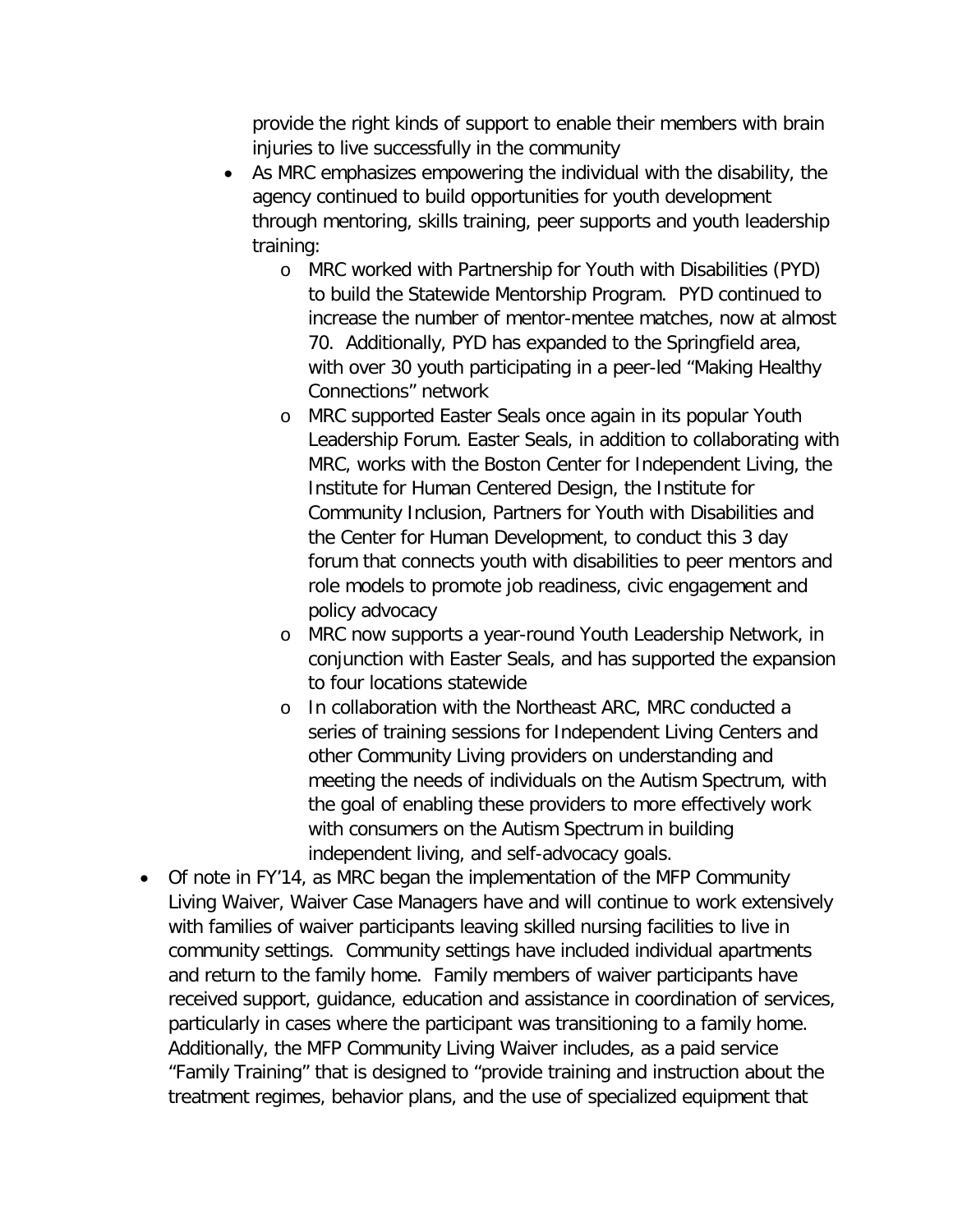supports the waiver participant to participate in the community. Community/Residential Family Training may also include training in family leadership, support of self-advocacy, and independence for the family member." There are currently five Family Training Providers qualified by UMass and approved as MassHealth providers to MFP participants. MRC will continue to work with UMass and MassHealth to identify and support new individuals and organizations that may be qualified to provide this Family Training support to waiver participants and their families.

## IV. **FAMILY SUPPORT RESOURCES AND FUNDING:**

MRC continues its commitment to maximizing efficiency of available resources for the benefit of individuals with disabilities. This involves gaining a comprehensive understanding of need, as is gathered through all means of substantial consultation described above, and then collaborating with partner agencies and organizations to either develop new resources, supports and services, or to adapt existing resources to meet the needs of those with disabilities. Additionally, this entails ensuring that consumers have the knowledge of, and access to, these resources. As an example, MRC worked with The Executive Office of Health and Human Services, MassHealth, UMASS, and other state disability agencies to develop and implement the Money Follows the Person Waivers. These Waivers include the availability of such services as Respite Care, Individual Supports, Family Training Supports, Home and Vehicle modifications, among others. This expansion of services, beyond what has been available through MassHealth State Plan and disability agencies, makes community living an option for many who might otherwise be destined to live in facilities. Among those served through these waivers are individuals who choose to return to a family home, youth who have graduated from the Mass Hospital School, and others in nursing homes who choose to live in their own homes or apartments in the community. MRC is actively outreaching to organizations and communities about this waiver and as a result is filling available Community Living slots at a rapid pace.

Additionally, MRC continues to be actively involved in partnerships and initiatives aimed at expanding services or ensuring that the right services get to those in need in a timely manner. In FY'14, this has included:

• Working with the Executive Office of Health and Human Services (EHS), MassHealth, the Executive of Elder Affairs (EOEA), and other state disability agencies on the Centers for Medicare and Medicaid (CMS) funded Balancing Incentive Program (BIP). The goals of the BIP project in Massachusetts include expanding and improving upon the "No Wrong Door" system for accessing Home and Community Based Services, currently implemented through the MRC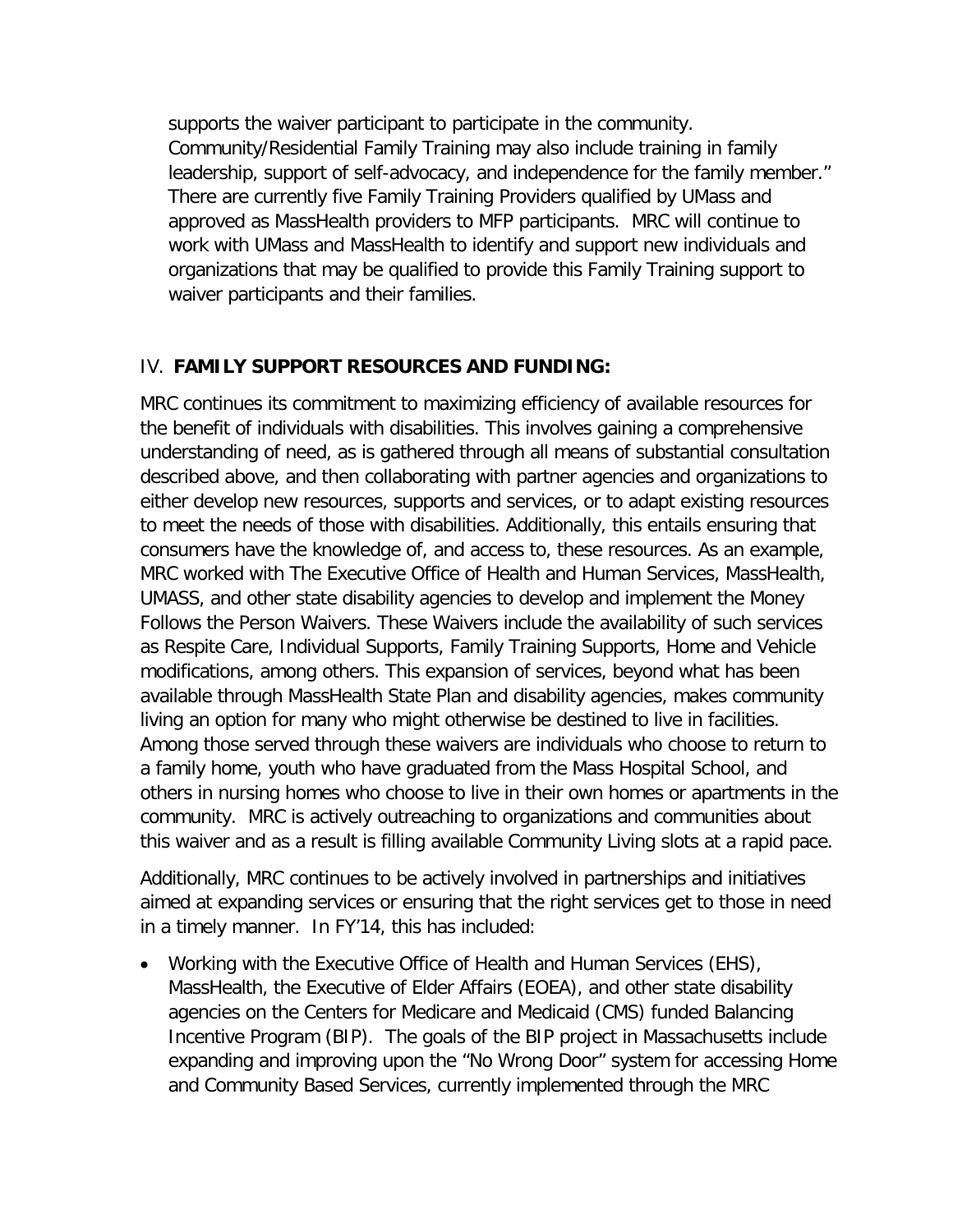supported Aging and Disability Resource Consortia (ADRC), developing standardized functional needs assessment domains, and ensuring the provision of conflict-free case management

- Partnering with the Department of Elementary and Secondary Education to plan and implement methods for providing professional development and family engagement supports to Secondary Transition Staff in six school districts.
- Collaborating with EHS agencies and the Department of Housing and Community Development (DHCD) on the Integration Task Force, to develop integrated means of addressing and preventing Domestic Violence among recipients of agency services.
- Collaborating with MassHealth and other state agencies to implement the Money Follows the Person and the Acquired Brain Injury Waivers, both of which expand services and supports available to eligible consumers
- Beyond the Waiver Services, the Money Follows the Person grant allows for the development of new demonstration services, including the short-term supports needed to transition from nursing home to community living, orientation and mobility training, and time-limited case management. This Case Management is provided by MRC. Additionally, MRC collaborates with the MassHealth MFP Project Team to ensure that there is substantial consultation throughout the development and implementation of MFP Services, namely through its active and engaged Stakeholder group
- MRC consistently seeks out other sources of funding to maintain and whenever possible, expand services to reach more people in need. In Fy'14 this has included use of Federal Grants, including for Assistive Technology and the ADRCs, and application for a HRSA grant to improve upon services available to elders with Brain Injury.
- In effort to continuously improve services to targeted populations, MRC partners with community based disability organizations to identify unmet needs, define best practices, and implement staff training. In Fy'14, in an effort to improve service delivery to individuals on the Autism Spectrum, an under-served population, MRC has worked with the Northeast ARC and the Asperger's Association of New England, to provide training to provider staff, and on-going consultation to Vocational Rehabilitation staff.

# **V. ACCESSING SERVICES AND SUPPORT:**

MRC continues to support various methods of outreach and education about available services and supports efforts to expand and improve upon methods of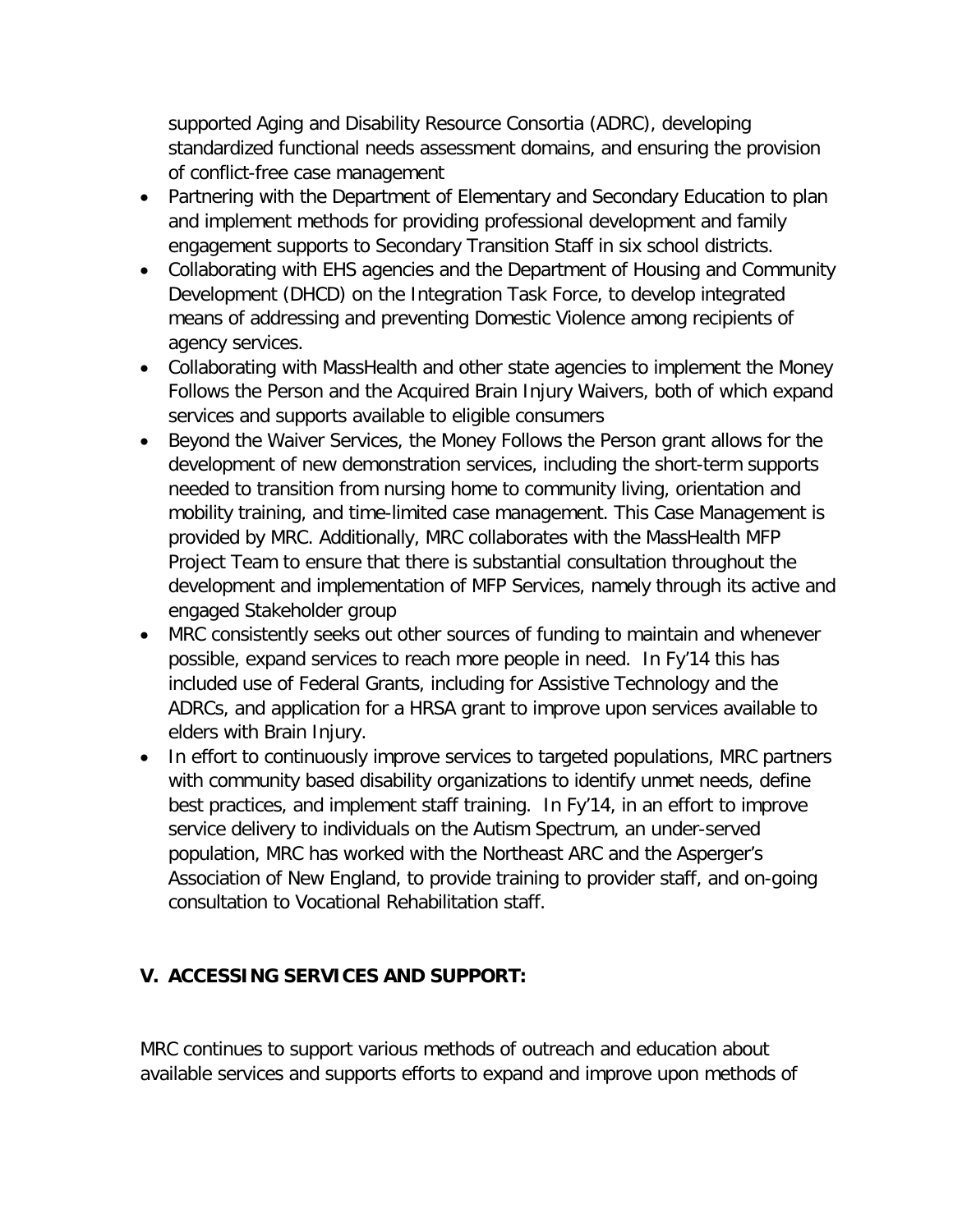increasing awareness of service availability to its constituents, including, but not limited to families. This includes:

- Contracting with UMass to support the Massachusetts Network of Information Providers (MNIP)
- Using the Annual Consumer Conference to outreach to, inform and educate consumers about the wide range of available services, through workshops, information tables, and in FY'14 an Assistive Technology Resource Room
- Support to the Independent Living Centers and the ADRCs which provide extensive Information and Referral Services
- As the lead agency for Assistive Technology, support for MassMatch, GetATstuff.org, School Swap, the AT Demonstration and Loan Centers, and ReQuipment, a new project that refurbishes Assistive Technology Devices and distributes them to individuals in need.
- MRC continues to support the MassAccess Housing Registry, a website that allows individuals with disabilities and their families to search for available housing that meet their geographic, accessibility and financial needs
- The Independent Living Centers, and their Long Term Care Options Counselors, now in conjunction with Money Follows the Person activities, continue to conduct outreach to individuals in nursing facilities, and in FY'14 have assisted over 190 individuals to transition successfully to community living, a 15% increase in successful transitions from Fy'13.
- The Vocational Rehabilitation division continues to ensure the presence of a Vocational Rehabilitation Counselor in every public high school in the state for the purposes of identifying students with disabilities and assisting them in accessing adult services by participating in transition plans whenever possible, and by providing information about MRC services.
- Through contracts with Independent Living Centers, MRC continues to support the Transition to Adulthood Programs that provide skills training, peer support, advocacy and information and referral to transition age youth with disabilities. Through skills training and exposure to adult peer role models, participants in these programs learn skills, develop confidence and learn about supports and services that may be available to them, to better prepare for independence. By having the knowledge of the types of supports available to them, how to access them, and seeing them in use by role models, they become equipped to make choices as they set their personal goals for independence. MRC continues to work with these programs to incorporate employment into the domains addressed in programming.
- As already mentioned, MRC supported the publication and dissemination of "The Family Guide to Transition Services" that provides comprehensive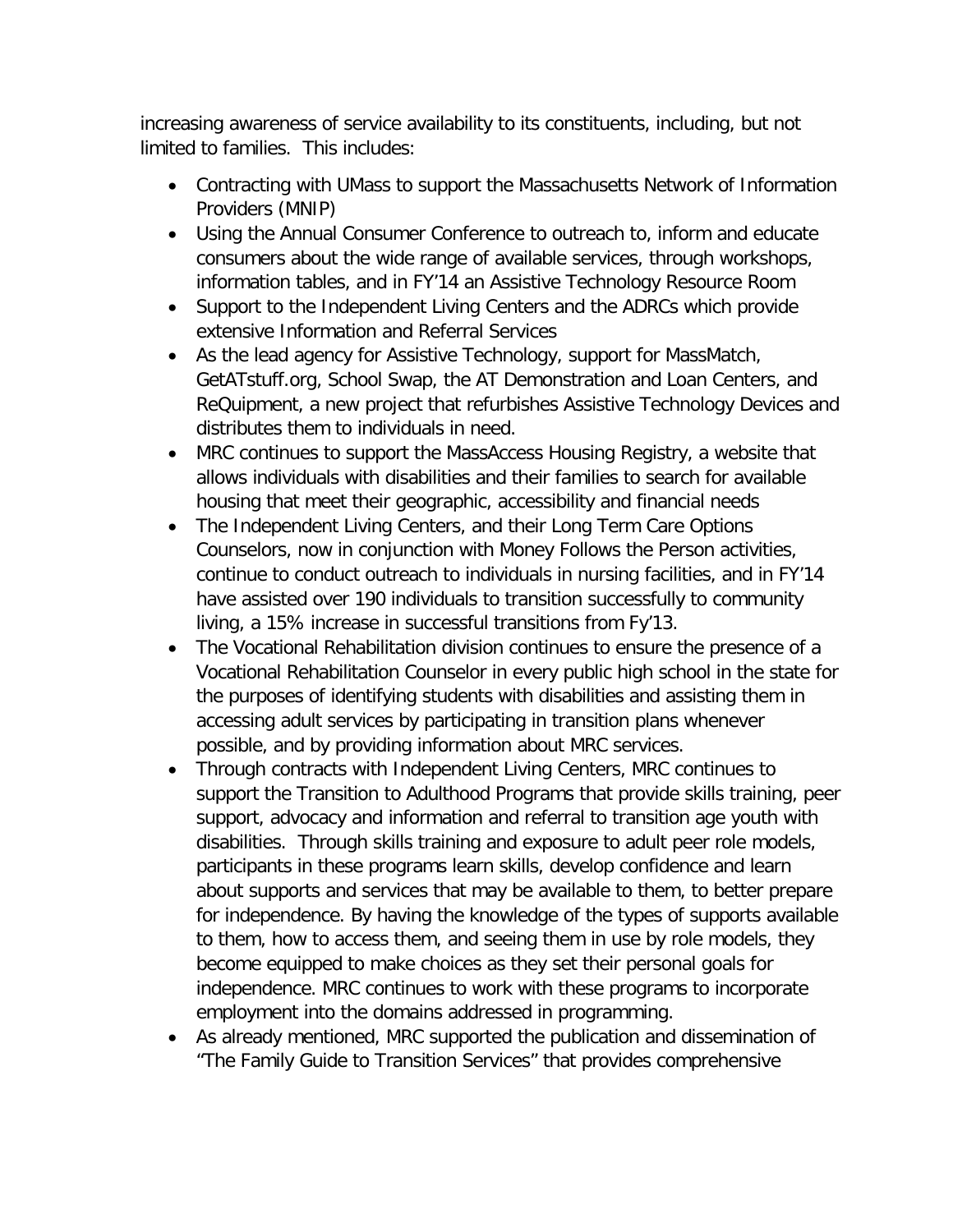information about programs, services, eligibility and application procedures to assist families and providers to prepare youth with disabilities for adulthood.

## **VI.CULTURALLY COMPETENT OUTREACH AND SUPPORT:**

The Massachusetts Rehabilitation Commission is committed to facilitating access to services to those with disabilities from all communities. MRC employs Bilingual Counselors and Counselors for the Deaf (fluent in American Sign Language-ASL). In addition to ensuring a diverse and culturally competent staff, MRC contracts with providers to facilitate connections to services. For example:

- Within the Community Living division, materials and applications are translated into the languages of consumers referred to programs. In FY'14, the Home Care Assistance Program used a provider from the statewide interpreter contract to translate application forms, information packets and introductory letters into Spanish, Chinese, Vietnamese, Portuguese, Haitian Creole, and Russian, as they represent a significant portion of applicants and consumers receiving services
- In addition, the agency contracts with services for over-the-phone translation and with several community organizations to provide face to face interpreter services
- In addition to having Counselors for the Deaf, the agency contracts for ASL interpreters when needed for individual and large group meetings, and ensures that all public events sponsored by the agency have ASL interpreters and CART reporters available.
- The Brain Injury and Statewide Specialized Community Services department conducts outreach to diverse communities on a regular basis, and has, as one of its core services, Cultural Facilitators contracted to assist consumers in connecting to services, programs and activities within their communities
- The Unserved/Underserved Subcommittee of the Statewide Rehabilitation Council (SRC) works with the SRC to identify underserved populations and to develop recommendations of actions that MRC could take to increase access to and effectiveness of services to these groups.
- The agency worked with the Federation for Children with Special Needs to ensure that the Transition Guide was translated to Spanish and made available on its website.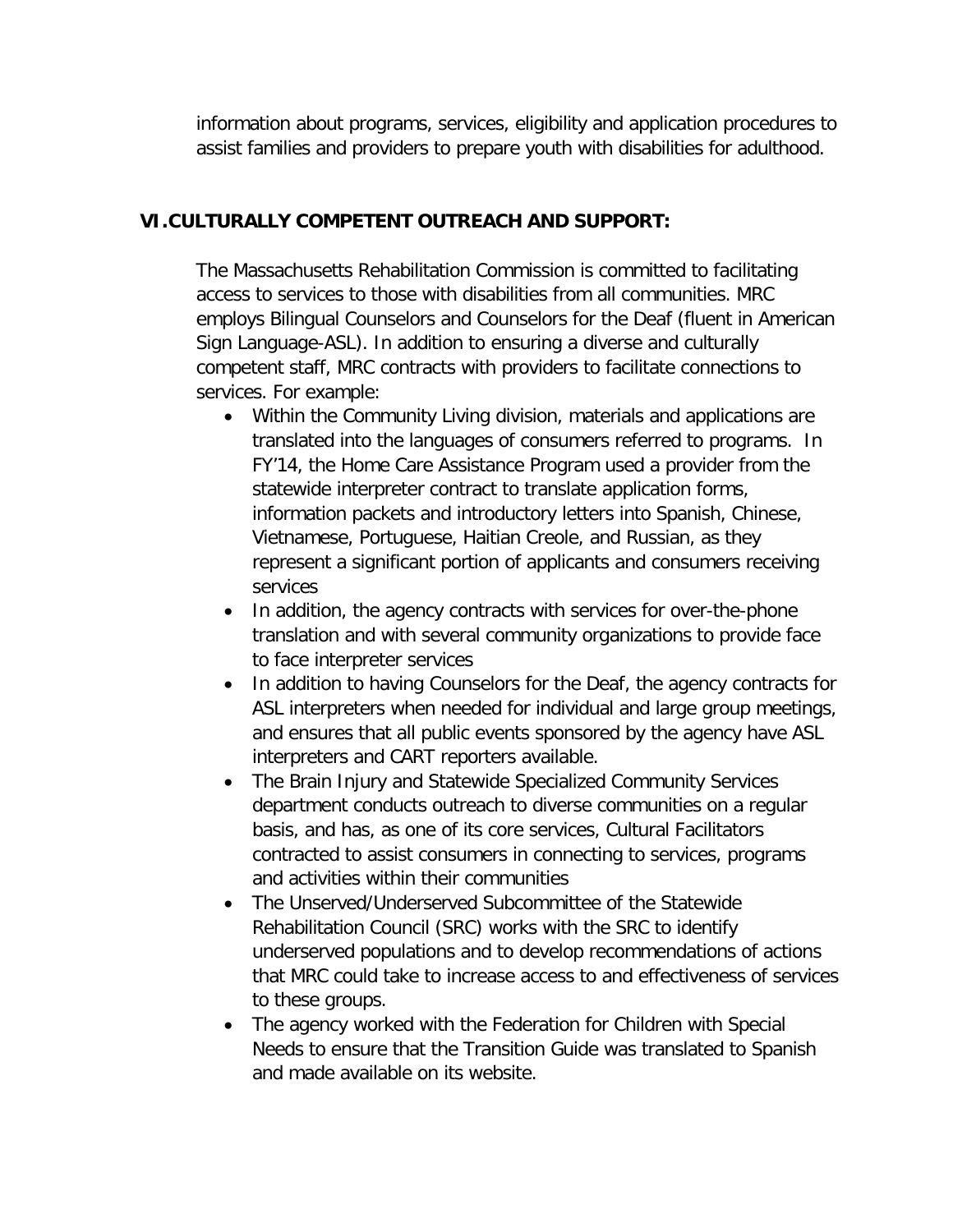- The agency worked with Partners for Youth with Disabilities to expand its service area to reach underserved communities including in the Springfield area.
- MRC also contracts with many multicultural service providers across the state, including a multicultural independent living center, several multicultural home care providers, and cultural facilitation providers, among others.

## VII. **INTERAGENCY COLLABORATION:**

As evidenced throughout this report, the Massachusetts Rehabilitation Commission values interagency collaboration as a means of assuring the best possible array of services is made available to people with disabilities across the lifespan. To that end, MRC actively participates in cross-agency work groups and committees that address the needs of persons with disabilities, or ensure that the needs of persons with disabilities are included in program planning and activities. FY'14 interagency activities have included:

- Continued participation on interagency task forces and partnerships including: the Statewide Hoarding Task Force, the Health and Disability Partnership, the Partnership on Substance Abuse and Older Americans, Building Partnerships for the Protection of Persons with Disabilities, the Massachusetts Developmental Disabilities Council, and the Interagency Council on Homelessness
- Planning and sponsorship of the consumer conference is now done in conjunction with the Massachusetts Commission for the Blind, the Massachusetts Commission for the Deaf and Hard of Hearing and the Statewide Independent Living Council and addresses the issues identified by this cross-disability group

Active collaboration with EHS, MassHealth, UMass, multiple state agencies, and the MFP Stakeholders group as the result of implementing the Money Follows the Person Community Living Waiver and overseeing the Demonstration Services to consumers transitioning to the community.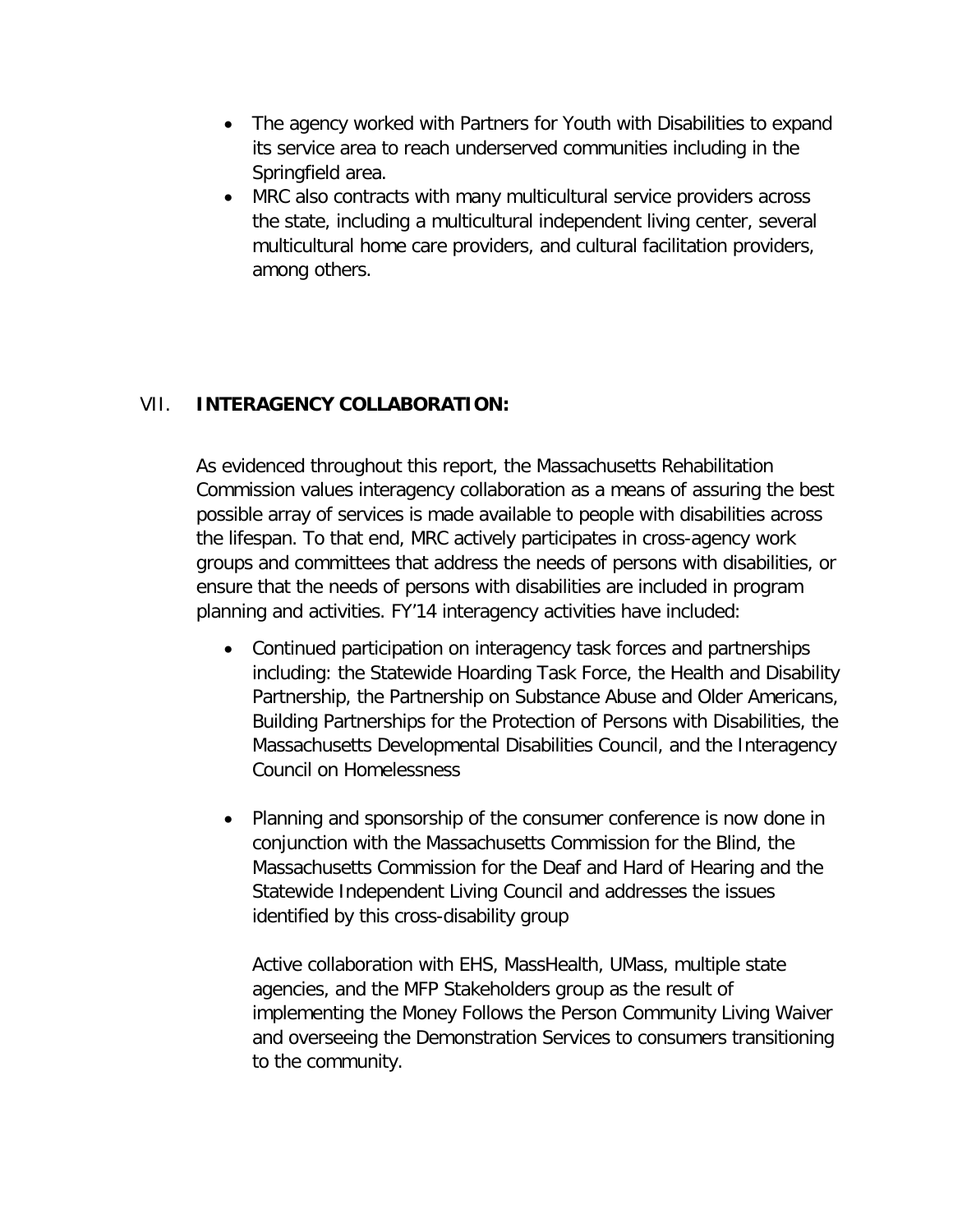- MRC continues to work in conjunction with the Executive Office of Elder Affairs, the Aging Services Access Points, and the Independent Living Centers in facilitating the ongoing development and operation of the Aging and Disability Resource Consortia (ADRCs) across the state
- MRC has worked closely with the Department of Veterans Services first in implementing the grant to provide outreach and improve services to veterans with brain injuries, and, beginning in FY'15 to assist in providing home modifications for disabled veterans as DVS implements the requirements of Valor Act II signed by Governor Patrick in April, 2014
- Inclusion of representatives of state and local government programs, transportation and school authorities, and community organizations, on MRC's three District Consumer Advocacy Councils
- MRC is actively involved in the Balancing Incentive Program, along with multiple state agencies as it works to develop strategies for increasing availability of home and community based services to allow more people with disabilities to remain living in the community and to rebalance Medicaid spending in favor of community options over facility-based care.
- MRC is now also involved in an Integration Task Force, including multiple state Human Service and Housing agencies to develop a comprehensive strategy for preventing and coordinating response to, domestic violence among recipients of the agencies' services
- As MRC has collaborated with the Department of Elementary and Secondary Education in its efforts to improve coordination of transition services for youth with disabilities; MRC is now a partner with DESE on the implementation of a grant to provide professional development for High School Transition Staff in six local school districts
- MRC Program Directors and Area Directors regularly collaborate with the other state disability agencies, MassHealth and the Executive Office of Elder Affairs, to ensure communication, proper referrals for services, and when necessary, coordination of services. This is done through meetings, in-services, cross-agency training and Interagency Service Agreements, such as with MassHealth for the implementation of Waivers, and Memoranda of Understanding such as with the Department of Developmental Services (DDS) and MRC's Vocational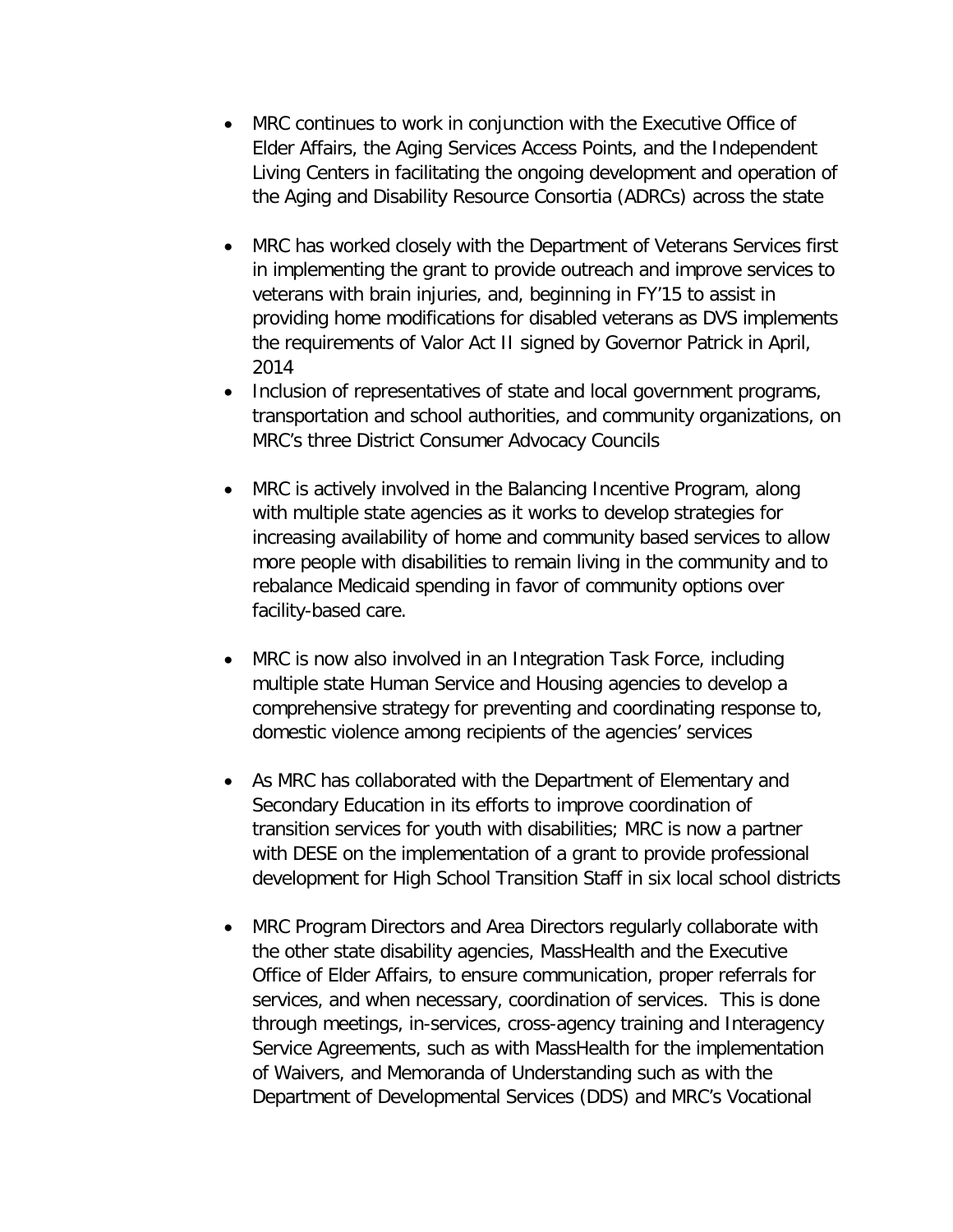Rehabilitation Division addressing the provision of vocational rehabilitation services and on-going supports to consumers who are eligible for DDS services

### **GOALS FOR FY'15:**

In addition to continuing the myriad of programs and services already described in this report, MRC has set specific goals for FY'15 for service expansion, enhancement or coordination that will further improve the lives of individuals with disabilities and their families:

- The Statewide Head Injury Program will begin the implementation of work funded through a four year grant from Health Resources and Services Administration (HRSA), "Improving Massachusetts Systems of Care for Elders Sustaining a Traumatic Brain Injury (TBI)". Among the goals of this project are to improve access to appropriate information, resources, services and supports for elders who sustain a traumatic brain injury and their families and to enhance the No Wrong Door Model (ADRCs) by incorporating a TBI component that provides for streamlined, consumer-directed access to appropriate services. MRC will work closely with the Executive Office of Elder Affairs and the Aging and Disability Resource Consortia to coordinate activities aimed at an increasingly streamlined system of directing individuals and families to the most appropriate services to meet their needs.
- MRC will be an active participant, along with other EHS agencies and a broad range of stakeholders, in the development and implementation of the goals defined in the workplan to be established by the Balancing Initiatives Program.
- In response to Governor Patrick's Valor Act II, MRC will work with the Department of Veterans Services to establish guidelines for a Veterans' Home Modification Program. MRC will provide technical assistance and consultation to support the Department of Veterans Services as it provides this additional resource to disabled veterans needing improved accessibility to be able to live in their communities and with their families
- The MRC Commissioner will serve on the reinstituted Autism Commission and will work to ensure that the agency is able to follow the relevant recommendations made by the commission as put forward in the Autism Commission Report
- As a partner with DESE on the project to enhance transition planning and service coordination in 6 targeted school districts. MRC will build upon existing collaborations with these districts by providing or coordinating in-services to